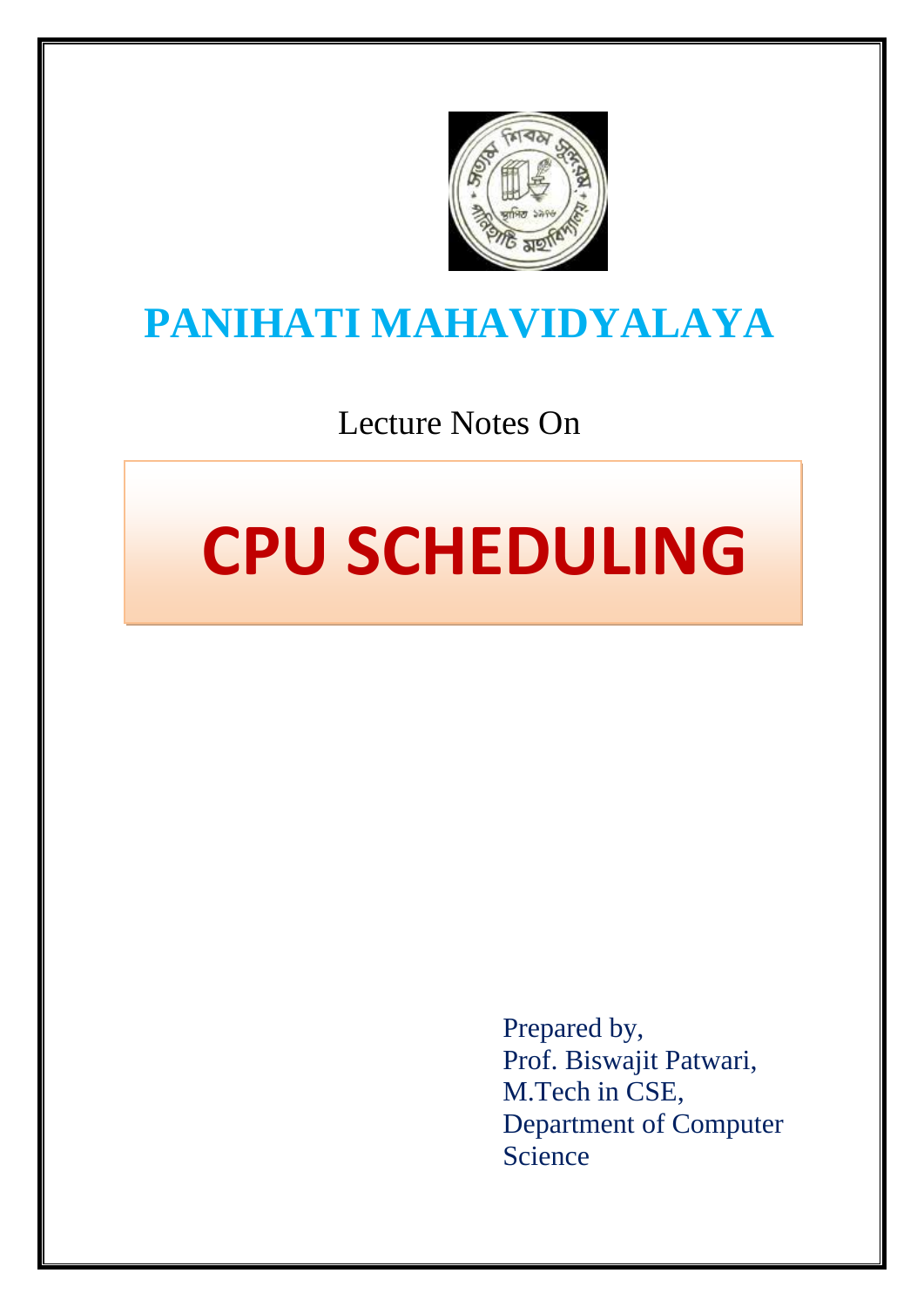#### **# lecture-1 #**

#### **CPU Scheduling**

- Basic Concepts
- Scheduling Criteria
- Scheduling Algorithms
- Multiple-Processor Scheduling
- Real-Time Scheduling
- Algorithm Evaluation

#### **Basic Concepts**

- Maximum CPU utilization obtained with multiprogramming
- CPU–I/O Burst Cycle Process execution consists of a *cycle* of CPU execution and I/O wait.
- CPU burst distribution

#### **Alternating Sequence of CPU And I/O Bursts**



#### **CPU Scheduler**

- Selects from among the processes in memory that are ready to execute, and allocates the CPU to one of them.
- CPU scheduling decisions may take place when a process:
	- 1. Switches from running to waiting state.
	- 2. Switches from running to ready state.
	- 3. Switches from waiting to ready.
	- 4. Terminates.

#### **Dispatcher**

Dispatcher module gives control of the CPU to the process selected by the short-term scheduler; this involves:

switching context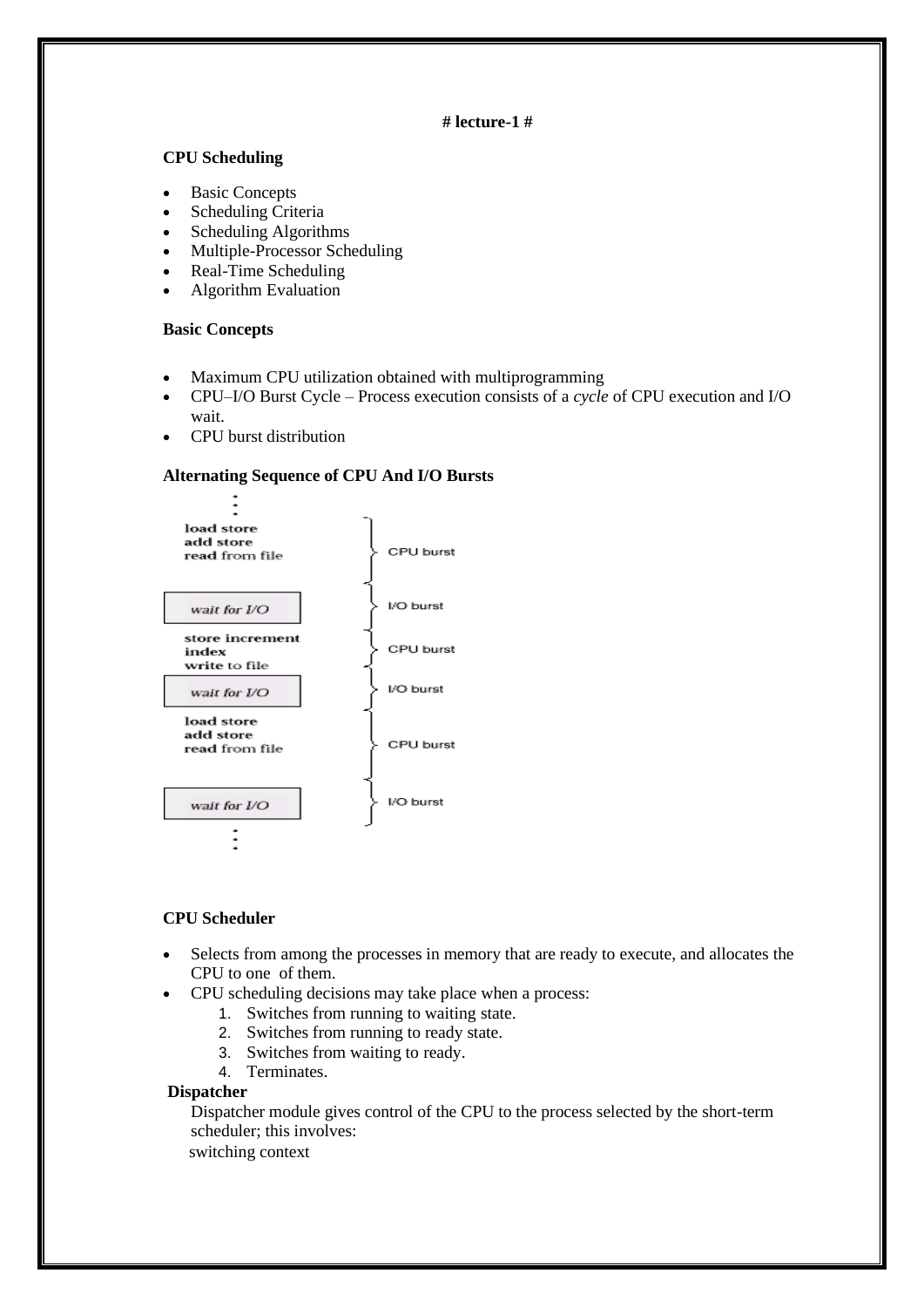switching to user mode

Jumping to the proper location in the user program to restart that program *Dispatch latency* – time it takes for the dispatcher to stop one process and start another running.

### **Why do we need scheduling?**

A typical process involves both I/O time and CPU time. In a uniprogramming system like MS-DOS, time spent waiting for I/O is wasted and CPU is free during this time. In multi programming systems, one process can use CPU while another is waiting for I/O. This is possible only with process scheduling.

# **Various criteria of good scheduling algorithm are:**

- **CPU Utilization** − A scheduling algorithm should be designed so that CPU remains busy as possible. It should make efficient use of CPU.
- **Throughput** Throughput is the amount of work completed in a unit of time. In other words throughput is the processes executed to number of jobs completed in a unit of time. The scheduling algorithm must look to maximize the number of jobs processed per time unit.
- **Response time** − Response time is the time taken to start responding to the request. A scheduler must aim to minimize response time for interactive users.
- **Turnaround time** − Turnaround time refers to the time between the moment of submission of a job/ process and the time of its completion. Thus how long it takes to execute a process is also an important factor.
- **Waiting time** − It is the time a job waits for resource allocation when several jobs are competing in multiprogramming system. The aim is to minimize the waiting time.
- **Fairness** − A good scheduler should make sure that each process gets its fair share of the CPU.

# **Objectives of Process Scheduling Algorithm:**

*Max CPU utilization [Keep CPU as busy as possible] Fair allocation of CPU. Max throughput [Number of processes that complete their execution per time unit] Min turnaround time [Time taken by a process to finish execution] Min waiting time [Time a process waits in ready queue] Min response time [Time when a process produces first response]*

# **Optimization Criteria**

*Max CPU utilization Max throughput Min turnaround time Min waiting time Min response time*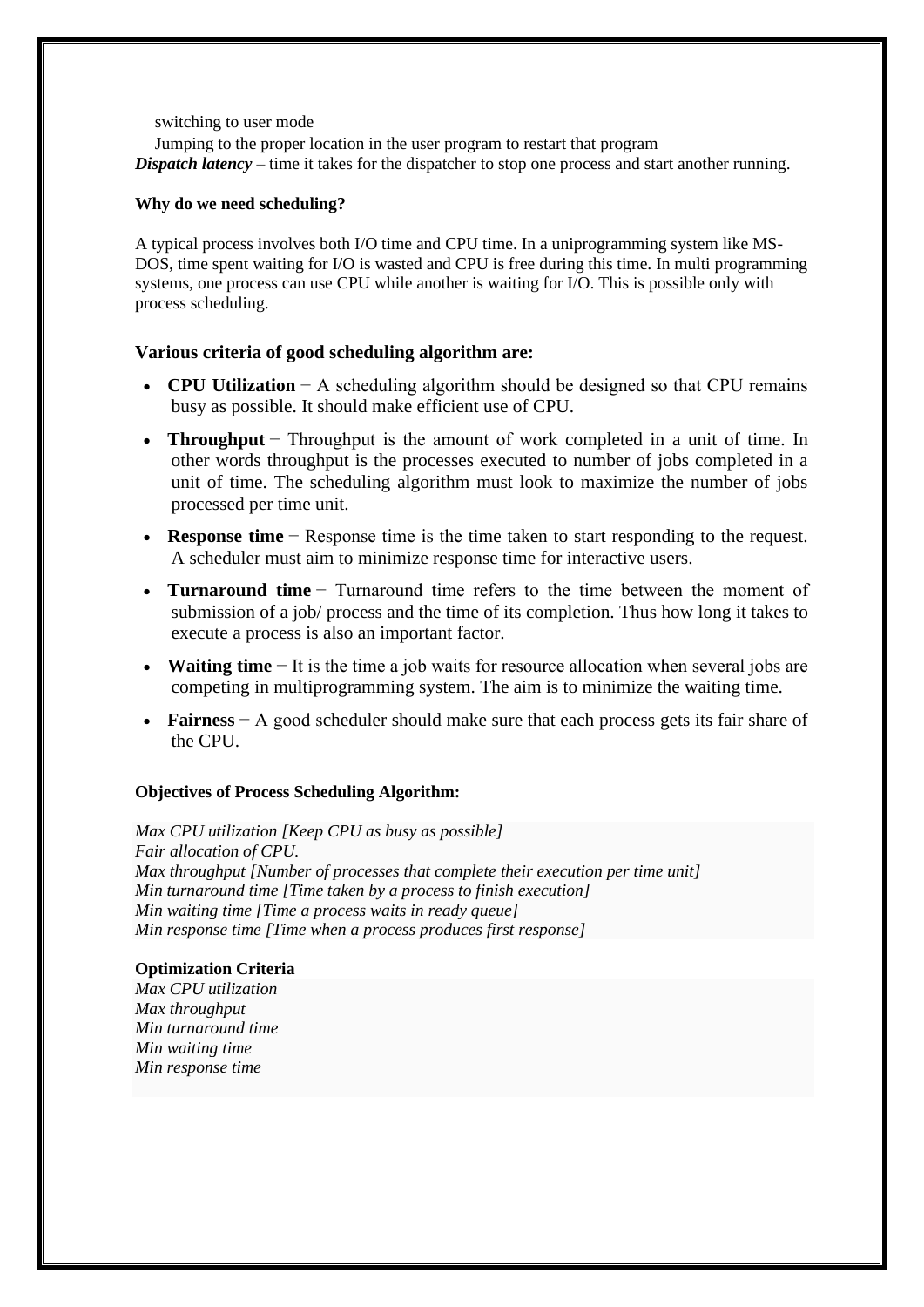#### **# lecture-2 #**

# **Different Scheduling Algorithms:**

# **1. Preemptive Scheduling:**

Preemptive scheduling is used when a process switches from running state to ready state or from waiting state to ready state. The resources (mainly CPU cycles) are allocated to the process for the limited amount of time and then is taken away, and the process is again placed back in the ready queue if that process still has CPU burst time remaining. That process stays in ready queue till it gets next chance to execute. Algorithms based on preemptive scheduling are: [Round](https://www.geeksforgeeks.org/program-round-robin-scheduling-set-1/) Robin (RR)[,Shortest](https://www.geeksforgeeks.org/program-shortest-job-first-scheduling-set-2srtf-make-changesdoneplease-review/) [Remaining](https://www.geeksforgeeks.org/program-shortest-job-first-scheduling-set-2srtf-make-changesdoneplease-review/) Time First (SRTF), Priority [\(preemptive](https://www.geeksforgeeks.org/program-for-preemptive-priority-cpu-scheduling/) version), etc.

# **2. Non-Preemptive Scheduling:**

Non-preemptive Scheduling is used when a process terminates, or a process switches from running to waiting state. In this scheduling, once the resources (CPU cycles) is allocated to a process, the process holds the CPU till it gets terminated or it reaches a waiting state. In case of non-preemptive scheduling does not interrupt a process running CPU in middle of the execution. Instead, it waits till the process complete its CPU burst time and then it can allocate the CPU to another process. Algorithms based on non-preemptive scheduling are: Shortest Job First (SJF [basically](https://www.geeksforgeeks.org/program-shortest-job-first-sjf-scheduling-set-1-non-preemptive/)

non [preemptive\)](https://www.geeksforgeeks.org/program-shortest-job-first-sjf-scheduling-set-1-non-preemptive/) and Priority (non [preemptive](https://www.geeksforgeeks.org/operating-system-priority-scheduling-different-arrival-time-set-2/) version), etc.

## **Key Differences Between Preemptive and Non-Preemptive Scheduling:**

- In preemptive scheduling the CPU is allocated to the processes for the limited time whereas in Non-preemptive scheduling, the CPU is allocated to the process till it terminates or switches to waiting state.
- The executing process in preemptive scheduling is interrupted in the middle of execution when higher priority one comes whereas, the executing process in nonpreemptive scheduling is not interrupted in the middle of execution and wait till its execution.
- In Preemptive Scheduling, there is the overhead of switching the process from ready state to running state, vise-verse, and maintaining the ready queue. Whereas in case of non-preemptive scheduling has no overhead of switching the process from running state to ready state.
- In preemptive scheduling, if a high priority process frequently arrives in the ready queue then the process with low priority has to wait for a long, and it may have to starve. On the other hands, in the non-preemptive scheduling, if CPU is allocated to the process having larger burst time then the processes with small burst time may have to starve.
- Preemptive scheduling attain flexible by allowing the critical processes to access CPU as they arrive into the ready queue, no matter what process is executing currently. Non-preemptive scheduling is called rigid as even if a critical process enters the ready queue the process running CPU is not disturbed.
- The Preemptive Scheduling has to maintain the integrity of shared data that's why it is cost associative as it which is not the case with Non-preemptive Scheduling.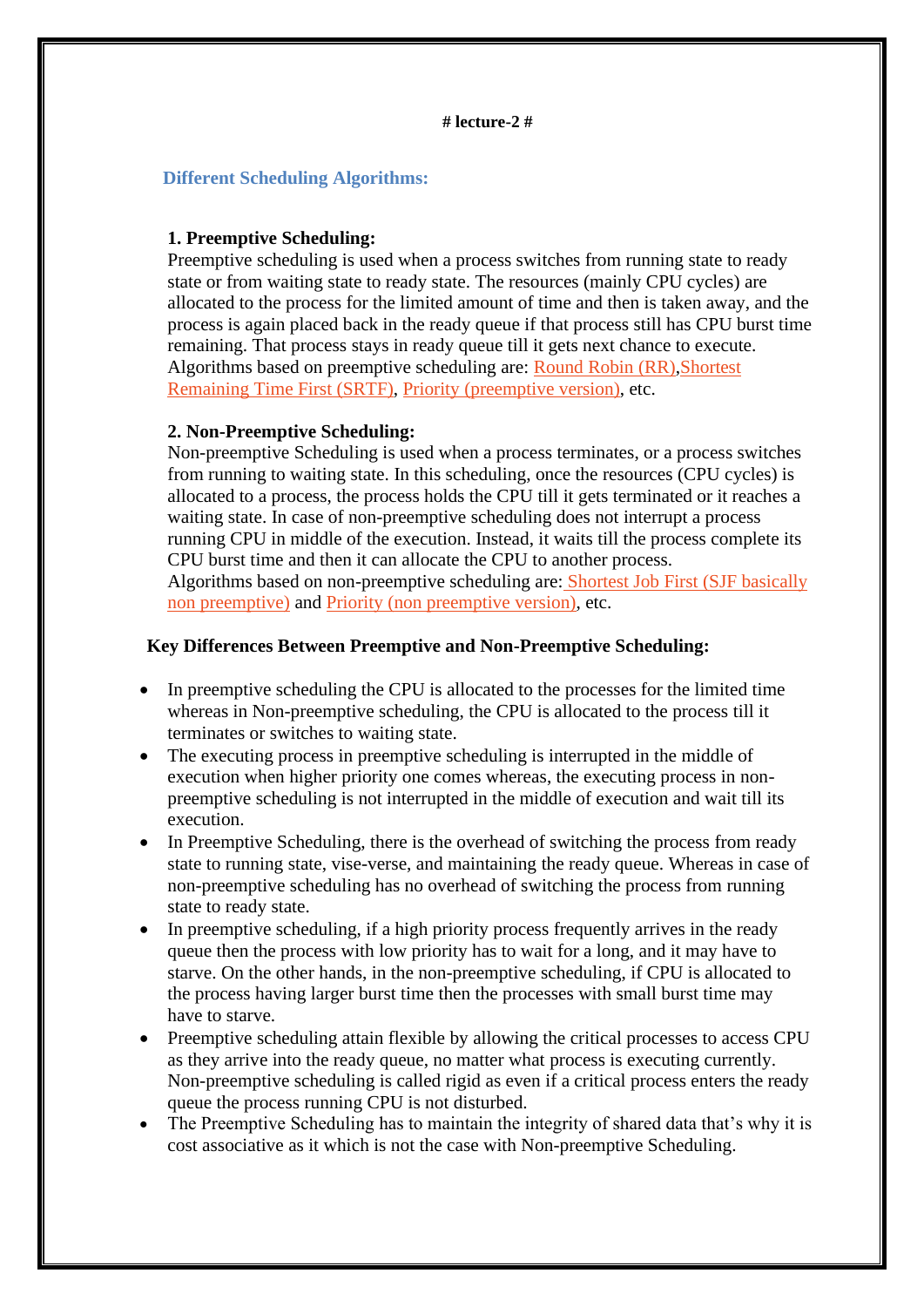#### *First-Come, First-Served Scheduling:*

By far the simplest CPU-scheduling algorithm is the first-come, first-served (FCFS) scheduling algorithm. With this scheme, the process that requests the CPU first is allocated the CPU first. The implementation of the FCFS policy is easily managed with a FIFO queue. When a process enters the ready queue, its PCB is linked onto the tail of the queue. When the CPU is free, it is allocated to the process at the head of the queue. The running process is then removed from the queue. The code for FCFS scheduling is simple to write and understand. The average waiting time under the FCFS policy, however, is often quite long.

Consider the following set of processes that arrive at time 0, with the length of the CPUburst time given in milliseconds:

| Process        | <b>Burst Time</b> |
|----------------|-------------------|
| PI             | 24                |
| P <sub>2</sub> | 3                 |
| P3             | 3                 |
|                |                   |

If the processes arrive in the order PI, P2, P3, and are served in FCFS order, we get the result shown in the

| $^{12}$ | $P_2$ |    | $P_3$ |
|---------|-------|----|-------|
|         | 74    | -- | 30    |

following Gantt chart:

The waiting time is 0 milliseconds for process PI, 24 milliseconds for process PZ, and 27 milliseconds for process P3. Thus, the average waiting time is  $(0 + 24 + 27)/3 = 17$  milliseconds. If the processes arrive in the order P2, P3, Pl, however, the results will be as shown in the following Gantt chart:



The average waiting time is now  $(6 + 0 + 3)/3 = 3$  milliseconds. This reduction is substantial. Thus, the average waiting time under a FCFS policy is generally not minimal, and may vary substantially if the process CPU-burst times vary greatly.

In addition, consider the performance of FCFS scheduling in a dynamic situation. Assume we have one CPU-bound process and many I/O-bound processes. As the processes flow around the system, the following scenario may result. The CPU-bound process will get the CPU and hold it. During this time, all the other processes will finish their I/O and move into the ready queue, waiting for the CPU. While the processes wait in the ready queue, the I/O devices are idle. Eventually, the CPU-bound process finishes its CPU burst and moves to an I/O device. All the I/O-bound processes, which have very short CPU bursts, execute quickly and move, back to the I/O queues. At this point, the CPU sits idle. The CPU-bound process will then move back to the ready queue and be allocated the CPU. Again, all the I/O processes end up waiting in the ready queue until the CPU-bound process is done. There is a convoy effect, as all the other processes wait for the one big process to get off the CPU. This effect results in lower CPU and device utilization than might be possible if the shorter processes were allowed to go first.

The FCFS scheduling algorithm is non-preemptive. Once the CPU has been allocated to a process, that process keeps the CPU until it releases the CPU, either by terminating or by requesting I/O. The FCFS algorithm is particularly troublesome for time-sharing systems, where each user needs to get a share of the CPU at regular intervals. It would be disastrous to allow one process to keep the CPU for an extended period.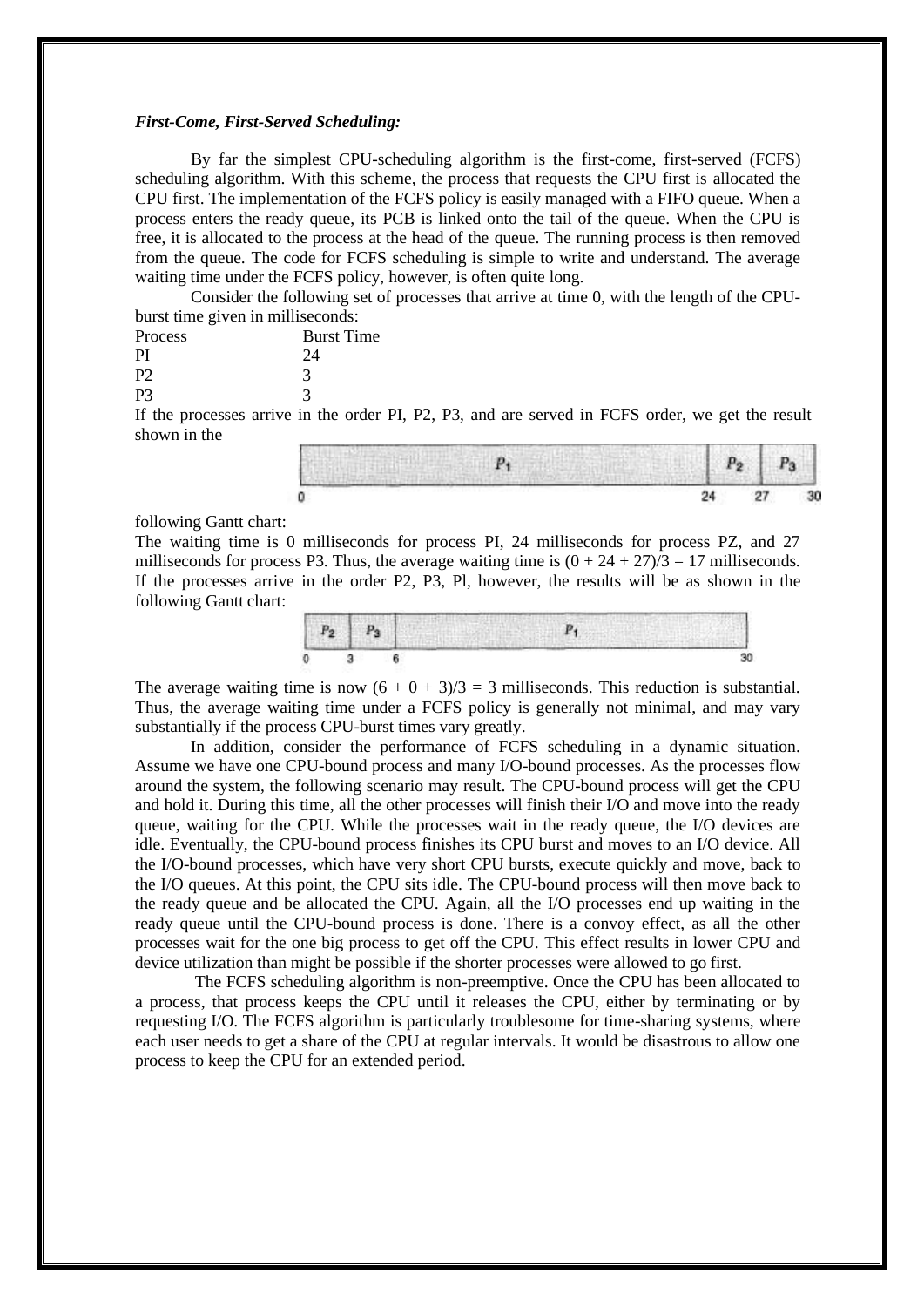#### **# lecture-3 #**

#### *Shortest-Job-First Scheduling:*

A different approach to CPU scheduling is the shortest-job-first (SJF) scheduling algorithm. This algorithm associates with each process the length of the latter's next CPU burst. When the CPU is available, it is assigned to the process that has the smallest next CPU burst. If two processes have the same length next CPU burst, FCFS scheduling is used to break the tie. Note that a more appropriate term would be the shortest next CPU burst, because the scheduling is done by examining the length of the next CPU burst of a process, rather than its total length. We use the term SJF because most people and textbooks refer to this type of scheduling discipline as SJF.

As an example, consider the following set of processes, with the length of the CPU-burst time given in milliseconds:

| Process | <b>Burst Time</b> |
|---------|-------------------|
| PI      | 6                 |
| p2      | 8                 |
| p3      |                   |
| p4      | 3                 |

Using SJF scheduling, we would schedule these processes according to the following Gantt chart:

| ------ | <b>The Secretary Control of the Secretary Control Control Control Control Control Control Control Control Control</b> | <b>CONTRACT AND RESIDENTS OF ANY</b> | the property of the first party of the property<br>The control of the control of the |  |
|--------|-----------------------------------------------------------------------------------------------------------------------|--------------------------------------|--------------------------------------------------------------------------------------|--|

The waiting time is 3 milliseconds for process PI, 16 milliseconds for process P2,9 milliseconds for process PS, and 0 milliseconds for process Pq. Thus, the average waiting time is  $(3 + 16 + 9)$  $+ 0$ / $4 = 7$  milliseconds. If we were using the FCFS scheduling scheme, then the average waiting time would be 10.25 milliseconds.

The SJF scheduling algorithm is provably optimal, in that it gives the minimum average waiting time for a given set of processes. By moving a short process before a long one, the waiting time of the short process decreases more than it increases the waiting time of the long process. Consequently, the average waiting time decreases.

The real difficulty with the SJF algorithm is knowing the length of the next CPU request. For long-term (or job) scheduling in a batch system, we can use as the length the process time limit that a user specifies when he submits the job.

Thus, users are motivated to estimate the process time limit accurately, since a lower value may mean faster response. (Too low a value will cause a time-limit exceeded error and require resubmission.) SJF scheduling is used frequently in long-term scheduling.

Although the SJF algorithm is optimal, it cannot be implemented at the level of short-term CPU scheduling. There is no way to know the length of the next CPU burst. One approach is to try to approximate SJF scheduling. We may not know the length of the next CPU burst, but we may be able to predict its value. We expect that the next CPU burst will be similar in length to the previous ones.

Thus, by computing an approximation of the length of the next CPU burst, we can pick the process with the shortest predicted CPU burst.

The SJF algorithm may be either preemptive or nonpreemptive. The choice arises when a new process arrives at the ready queue while a previous process is executing. The new process may have a shorter next CPU burst than what is left of the currently executing process. A preemptive SJF algorithm will preempt the currently executing process, whereas a nonpreemptive SJF algorithm will allow the currently running process to finish its CPU burst. Preemptive SJF scheduling is sometimes called shortest-remaining-time-firstscheduling.

As an example, consider the following four processes, with the length of the CPU-burst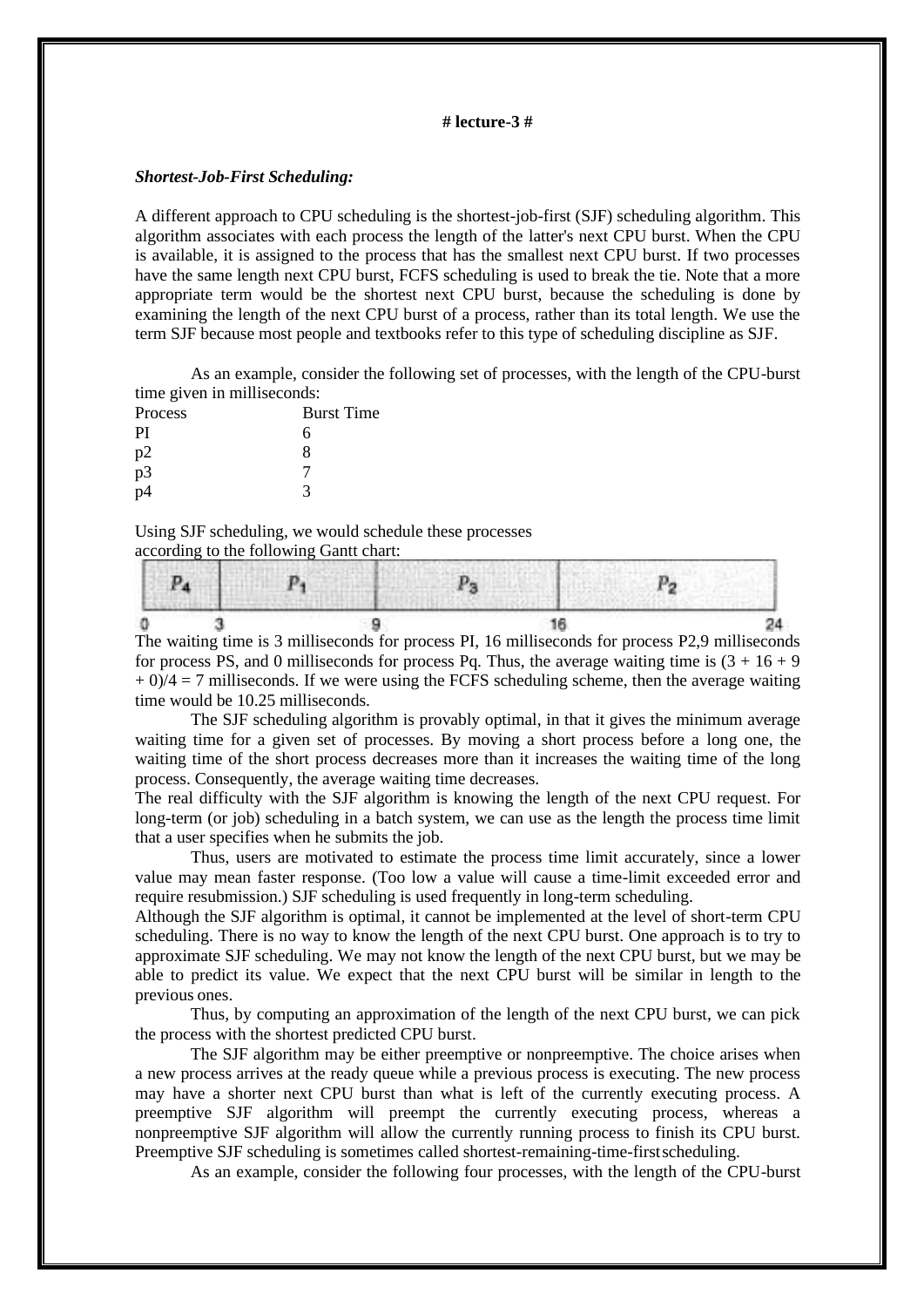time given in milliseconds:

| Process        | Arrival Time | <b>Burst Time</b> |
|----------------|--------------|-------------------|
| P <sub>1</sub> |              |                   |
| <b>P2</b>      |              |                   |
| P <sub>3</sub> |              |                   |
| p4             |              |                   |

If the processes arrive at the ready queue at the times shown and need the indicated burst times, then the resulting preemptive SJF schedule is as depicted in the following Gantt chart:

|    | $P_1$ $P_2$ | $P_4$ |  |    |
|----|-------------|-------|--|----|
| -0 |             |       |  | 26 |

Process PI is started at time 0, since it is the only process in the queue. Process PZ arrives at time 1. The remaining time for process P1 (7 milliseconds) is larger than the time required by process P2 (4 milliseconds), so process P1 is preempted, and process P2 is scheduled. The average waiting time for this example is  $((10 - 1) + (1 - 1) + (17 - 2) + (5 - 3))/4$  $= 26/4 = 6.5$  milliseconds. A nonpreemptive SJF scheduling would result in an average waiting time of 7.75 milliseconds.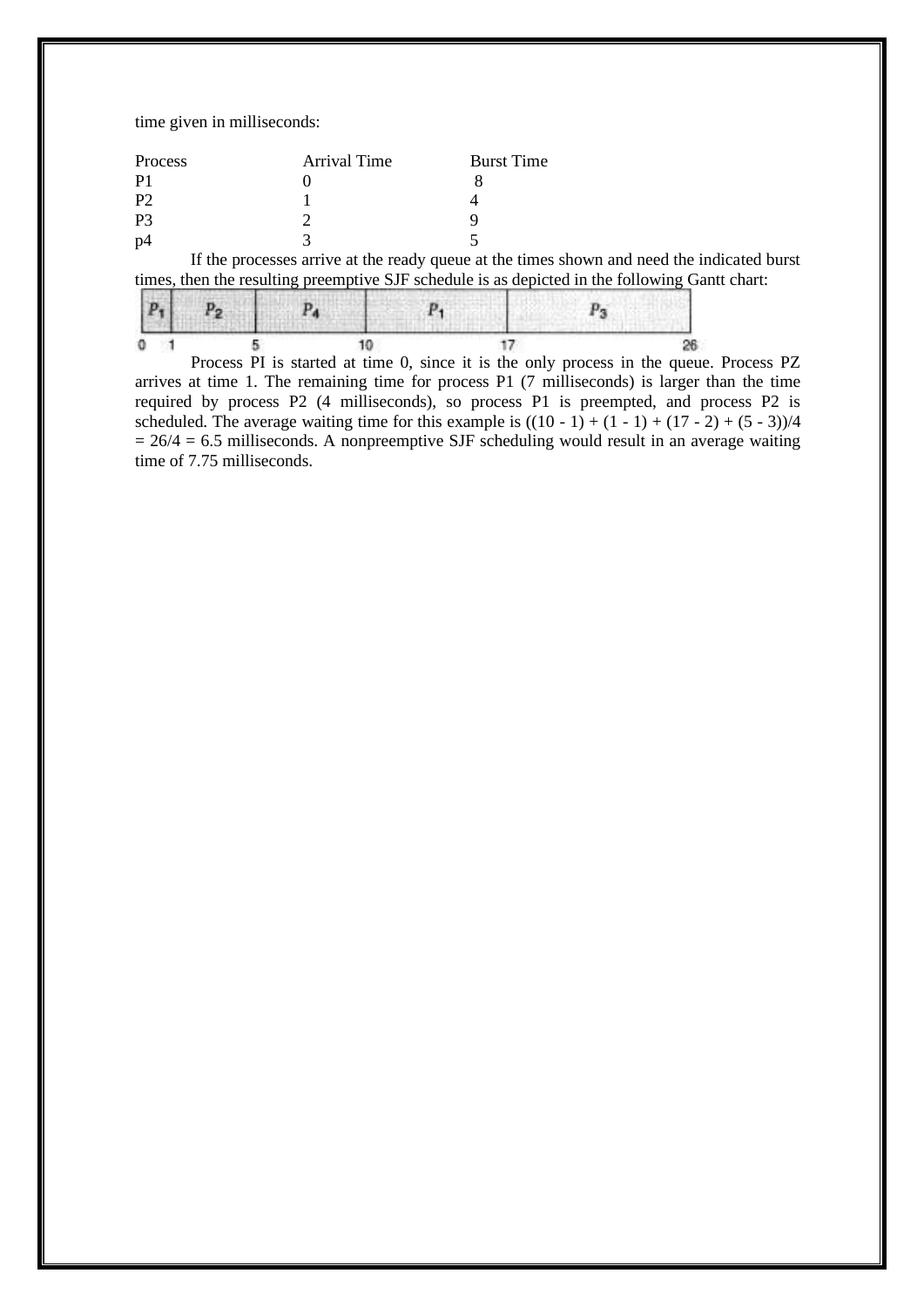#### **# lecture-4 #**

#### *Priority Scheduling:*

The SJF algorithm is a special case of the general priority-scheduling algorithm. A priority is associated with each process, and the CPU is allocated to the process with the highest priority. Equal-priority processes are scheduled in FCFS order.

An SJF algorithm is simply a priority algorithm where the priority (p) is the inverse of the (predicted) next CPU burst. The larger the CPU burst, the lower the priority, and vice versa.

Note that we discuss scheduling in terms of high priority and low priority. Priorities are generally some fixed range of numbers, such as 0 to 7, or 0 to 4,095. However, there is no general agreement on whether 0 is the highest or lowest priority. Some systems use low numbers to represent low priority; others use low numbers for high priority. This difference can lead to confusion. In this text, we use low numbers to represent high priority. As an example, consider the following set of processes, assumed to have arrived at time 0, in the order PI, P2,

..., Ps, with the length of the CPU-burst time given in milliseconds:

| Process              | <b>Burst</b> | Time     |
|----------------------|--------------|----------|
|                      |              | Priority |
| P <sub>1</sub>       | 10           | 3        |
| $p2$<br>$p3$<br>$p4$ |              |          |
|                      | 2            |          |
|                      |              | 5        |
| P <sub>5</sub>       |              |          |

Using priority scheduling, we would schedule these processes according to the following Gantt chart:

|   |                                                                  |    | D.                                     | $ p_{\lambda} $                                                                          |
|---|------------------------------------------------------------------|----|----------------------------------------|------------------------------------------------------------------------------------------|
| о | the contract of the contract of<br>the control of the control of | 16 | the state of the state of the state of | 18 19<br>the contract of the contract of the contract of the contract of the contract of |

The average waiting time is 8.2 milliseconds. Priorities can be defined either internally or externally.

Internally defined priorities use some measurable quantity or quantities to compute the priority of a process.

For example, time limits, memory requirements, the number of open files, and the ratio of average I/O burst to average CPU burst have been used in computing priorities. External priorities are set by criteria that are external to the operating system, such as the importance of the process, the type and amount of funds being paid for computer use, the department sponsoring the work, and other, often political, factors.

Priority scheduling can be either preemptive or nonpreemptive. When a process arrives at the ready queue, its priority is compared with the priority of the currently running process. A preemptive priority-scheduling algorithm will preempt the CPU if the priority of the newly arrived process is higher than the priority of the currently running process. A nonpreemptive priority-scheduling

algorithm will simply put the new process at the head of the ready queue.

A major problem with priority-scheduling algorithms is indefinite blocking (or starvation). A process that is ready to run but lacking the CPU can be considered blockedwaiting for the CPU. A priority-scheduling algorithm can leave some low-priority processes waiting indefinitely for the CPU.A solution to the problem of indefinite blockage of low-priority processes are aging. Aging is a technique of gradually increasing the priority of processes that wait in the system for a long time. For example, if priorities range from 127 (low) to 0 (high), we could decrement the priority of a waiting process by 1 every 15 minutes. Eventually, even a process with an initial priority of 127 would have the highest priority in the system and would be executed. In fact, it would take no more than 32 hours for a priority 127 process to age to a priority 0 process.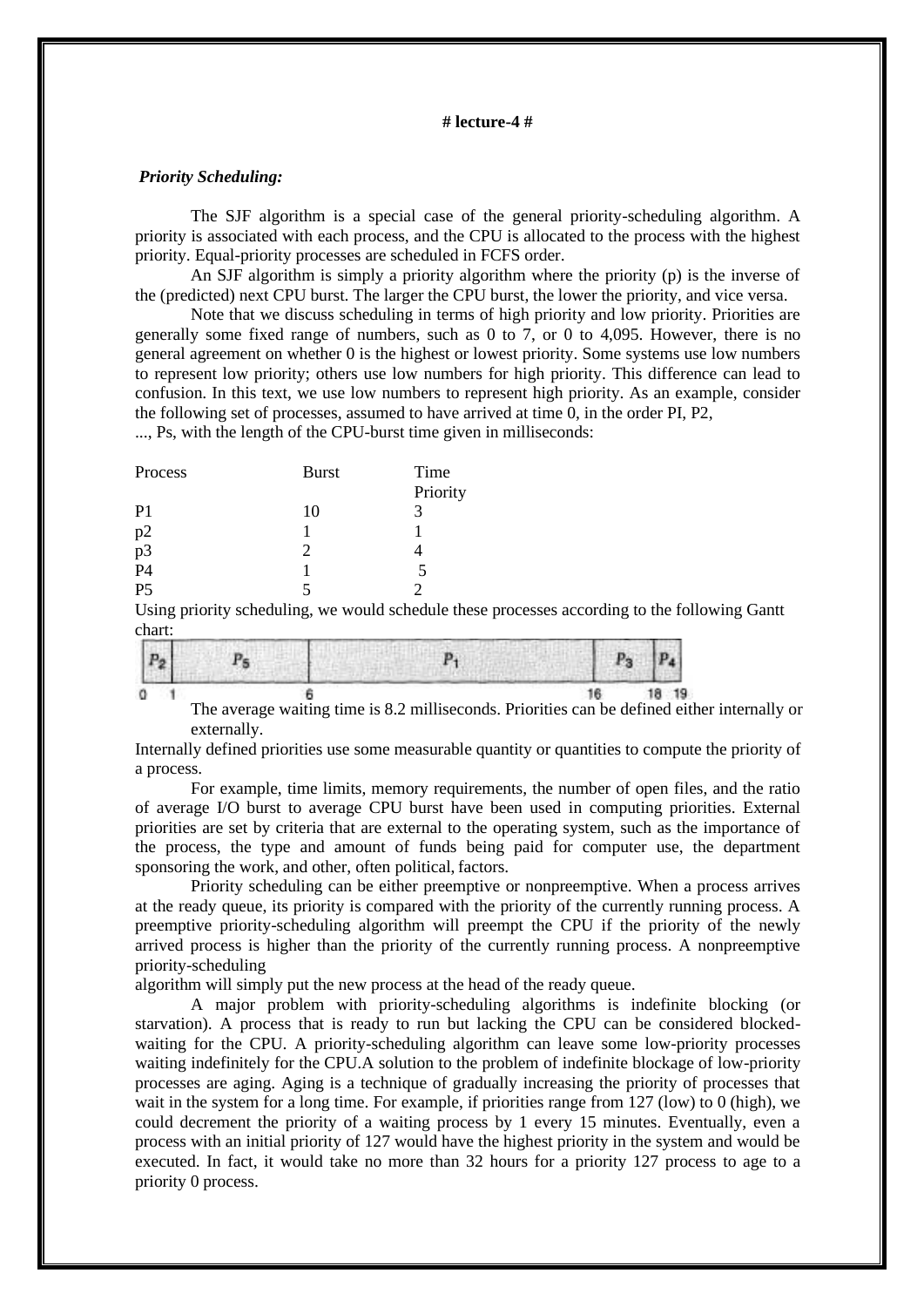#### **# lecture-5 #**

#### *Round-Robin Scheduling:*

The round-robin (RR) scheduling algorithm is designed especially for timesharing systems. It is similar to FCFS scheduling, but preemption is added to switch between processes. A small unit of time, called a time quantum (or time slice), is defined. A time quantum is generally from 10 to 100 milliseconds. The ready queue is treated as a circular queue. The CPU scheduler goes around the ready queue, allocating the CPU to each process for a time interval of up to 1 time quantum.

To implement RR scheduling, we keep the ready queue as a FIFO queue of processes. New processes are added to the tail of the ready queue. The CPU scheduler picks the first process from the ready queue, sets a timer to interrupt after 1 time quantum, and dispatches the process.

One of two things will then happen. The process may have a CPU burst of less than 1 time quantum. In this case, the process itself will release the CPU voluntarily. The scheduler will then proceed to the next process in the ready queue. Otherwise, if the CPU burst of the currently running process is longer than 1 time quantum, the timer will go off and will cause an interrupt to the operating system. A context switch will be executed, and the process will be put at the tail of the ready queue. The CPU scheduler will then select the next process in the ready queue.

The average waiting time under the RR policy, however, is often quite long.

Consider the following set of processes that arrive at time 0, with the length of the CPUburst time given in milliseconds:

| Process        | <b>Burst Time</b> |
|----------------|-------------------|
| PI             | 24                |
| <b>P2</b>      | 3                 |
| P <sub>3</sub> | 3                 |

If we use a time quantum of 4 milliseconds, then process P1 gets the first 4 milliseconds. Since it requires another 20 milliseconds, it is preempted after the first time quantum, and the CPU is given to the next process in the queue, process P2. Since process P2 does not need 4 milliseconds, it quits before its time quantum expires. The CPU is then given to the next process, process P3. Once each process has received 1 time quantum, the CPU is returned to process P1 for an additional time quantum. The resulting RR schedule is

|  |  | $P_1$ $P_2$ $P_3$ $P_1$ | $P_{4}$ |  |    |
|--|--|-------------------------|---------|--|----|
|  |  |                         |         |  | 30 |

The average waiting time is  $17/3 = 5.66$  milliseconds.

In the RR scheduling algorithm, no process is allocated the CPU for more than 1 time quantum in a row. If a process' CPU burst exceeds 1 time quantum, that process is preempted and is put back in the ready queue. The RR scheduling algorithm is preemptive.

If there are n processes in the ready queue and the time quantum is q, then each process gets l/n of the CPU time in chunks of at most q time units. Each process must wait no longer than  $(n - 1)$  x q time units until its next time quantum. For example, if there are five processes, with a time quantum of 20 milliseconds, then each process will get up to 20 milliseconds every 100 milliseconds.

The performance of the RR algorithm depends heavily on the size of the time quantum. At one extreme, if the time quantum is very large (infinite), the RR policy is the same as the FCFS policy. If the time quantum is very small (say 1 microsecond), the RR approach is called processor sharing, and appears (in theory) to the users as though each of n processes has its own processor running at l/n the speed of the real processor. This approach was used in Control Data Corporation (CDC) hardware to implement 10 peripheral processors with only one set of hardware and 10 sets of registers.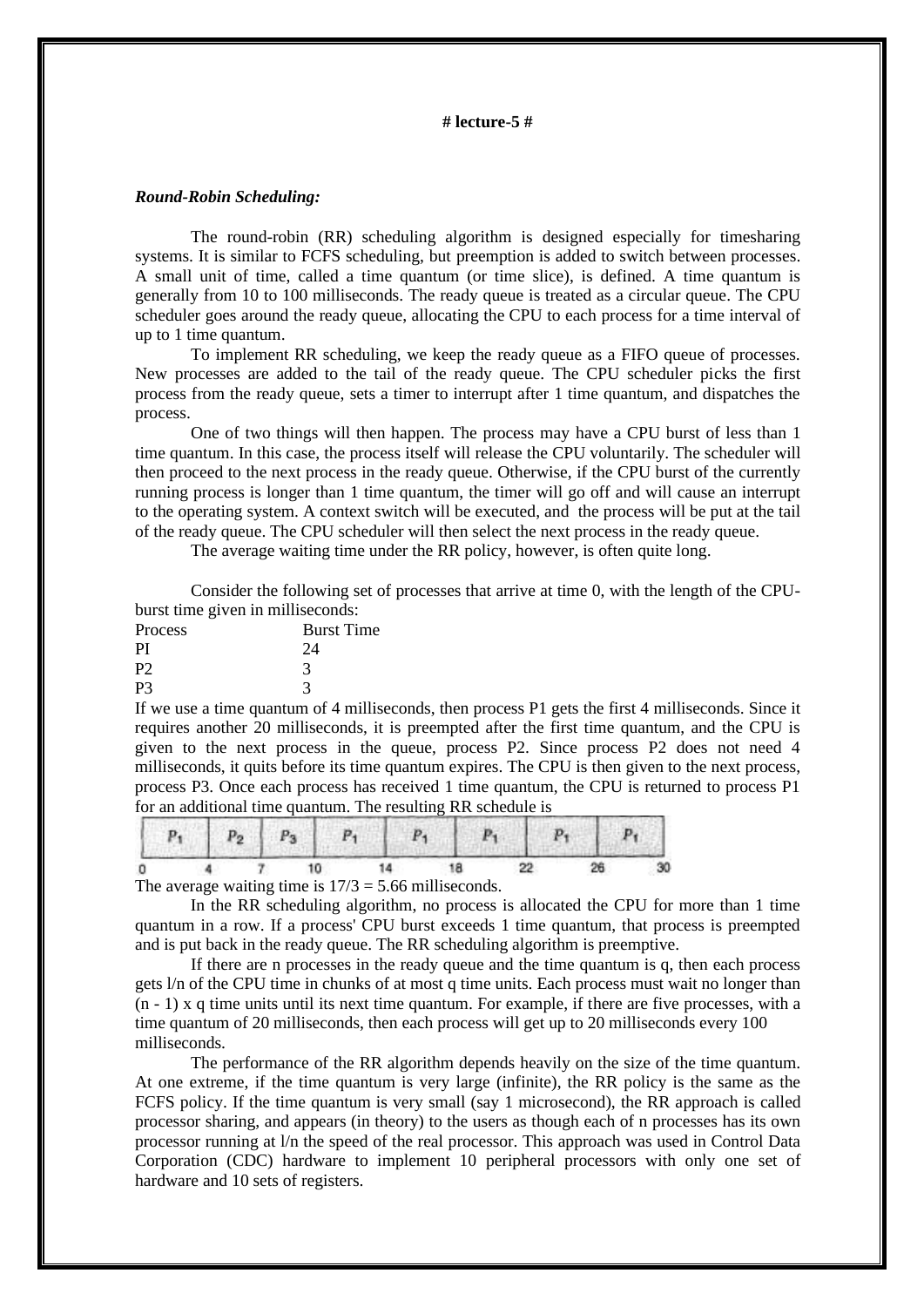#### **# lecture-6 #**

#### *Multilevel Queue Scheduling:*

Another class of scheduling algorithms has been created for situations in which processes are easily classified into different groups. For example, a common division is made between foregrounds (or interactive) Processes and background (or batch) processes. These two types of processes have different response-time requirements, and so might have different scheduling needs. In addition, foreground processes may have priority (or externally defined) over background processes.

#### *[Highest Response Ratio Next \(HRRN\):](https://www.geeksforgeeks.org/operating-system-highest-response-ratio-next-hrrn-scheduling/)*

In this scheduling, processes with highest response ratio are scheduled. This algorithm avoids starvation.

Response Ratio = (Waiting Time  $+$  Burst time) / Burst time

#### *[Multilevel Queue Scheduling:](https://www.geeksforgeeks.org/operating-system-multilevel-queue-scheduling/)*

According to the priority of process, processes are placed in the different queues. Generally high priority processes are placed in the top level queue. Only after completion of processes from top level queue, lower level queued processes are scheduled. It can suffer from starvation.

#### *[Multi level Feedback Queue Scheduling:](https://www.geeksforgeeks.org/multilevel-feedback-queue-scheduling/)*

It allows the process to move in between queues. The idea is to separate processes according to the characteristics of their CPU bursts. If a process uses too much CPU time, it is moved to a lower-priority queue.

#### **Some useful facts about Scheduling Algorithms:**

- FCFS can cause long waiting times, especially when the first job takes too much CPU time.
- Both SJF and Shortest Remaining time first algorithms may cause starvation. Consider a situation when the long process is there in the ready queue and shorter processes keep coming.
- If time quantum for Round Robin scheduling is very large, then it behaves same as FCFS scheduling.
- SJF is optimal in terms of average waiting time for a given set of processes.